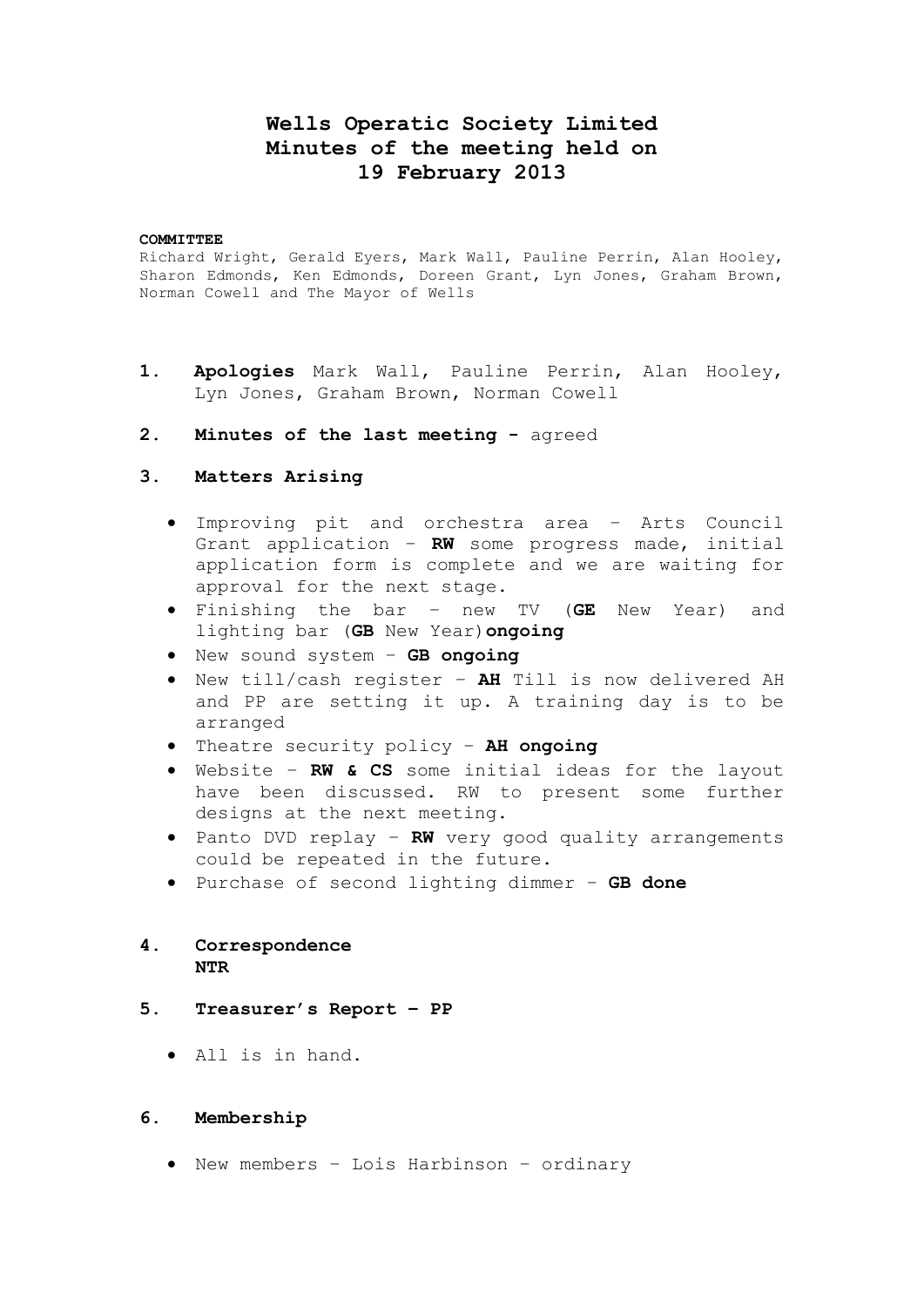- John Little ordinary
- Ruben Paddick –Associate
- William Hale Associate
- Arrangements for **Civic night LJ in hand.** It was agreed to allow the continuation of subscribers' subscriptions for another 12 months. It is hoped that eventually we will remove the subscribers' classification.
- Dinner Dance  $-$  May  $10^{th}$  2013  $-$  AH in hand
- AGM  $24^{TH}$  May 2013

## **7. Publicity – NTR**

### **8. Theatre Renovations –**

 GE suggested we discuss lighting in the bar area at the next meeting.

### **9. Production/Trifold/Hire**

- **March 5** Introductory reading for Endgame **DG**
- **Anything Goes – April 22 – 27 2013 – GE** directing and producing; **TE** – choreography, **Judi Neale** – Tap Choreography, MD – **Sheila Ross,** Programme & Publicity – **Vicky Orman**, Stage Manager – **David Papworth,** Costumes – **Louise Baker and Clara Bosque-Wiberg**, Lighting – **Rob Rodgers**, Sound – Graham Brown, Props – **Lesley Ricketts** & **Jill Stone**, Make-Up – **Helen & Julie Makin,** Prompt and AD – **DG,** Rehearsal Schedule – **Agreed**, Budget – **Agreed**, Ticket Price – **£12 & £9 no concessions Friday or Saturday**
- **May 29 – June 1–** Youth Theatre Show Beauty & The Beast. **Sarah Neale –** Directing, **Nicky Hann –** Assistant Director and Producer, **Graham Brown –** Stage Manager, MD – **Sheila Ross,** Choreography – **Sarah Neale & Harriet Durston,** Programme & Publicity – **Sarah Kendal**, Lighting - ?, Set design – **Catherine Tucker,** Props - ?, Prompt - **DG**, Make-Up – **Daisy Nicholson-Layley plus team,** costume - **Oonagh Michelmore,** Rehearsal Schedule – **Agreed**, Budget – **agreed**, Ticket price – **£12 £10**, Sponsorship – 2 sponsors £600.
- **July 3 – 6 2013 –** Mort by Terry Pratchett **KE**  Directing, Producer – **Vicky Orman,** Stage Manager – **Charlie Watkins,** Costumes – **Sarah Briton,** Props – **Lesley Ricketts.** Budget – **Agreed**, Ticket Price £9 and £7, lighting - **Pete Ross**, Sound - **Adrian Mitchell**
- **July 26 and 27 –** Endgame **DG**